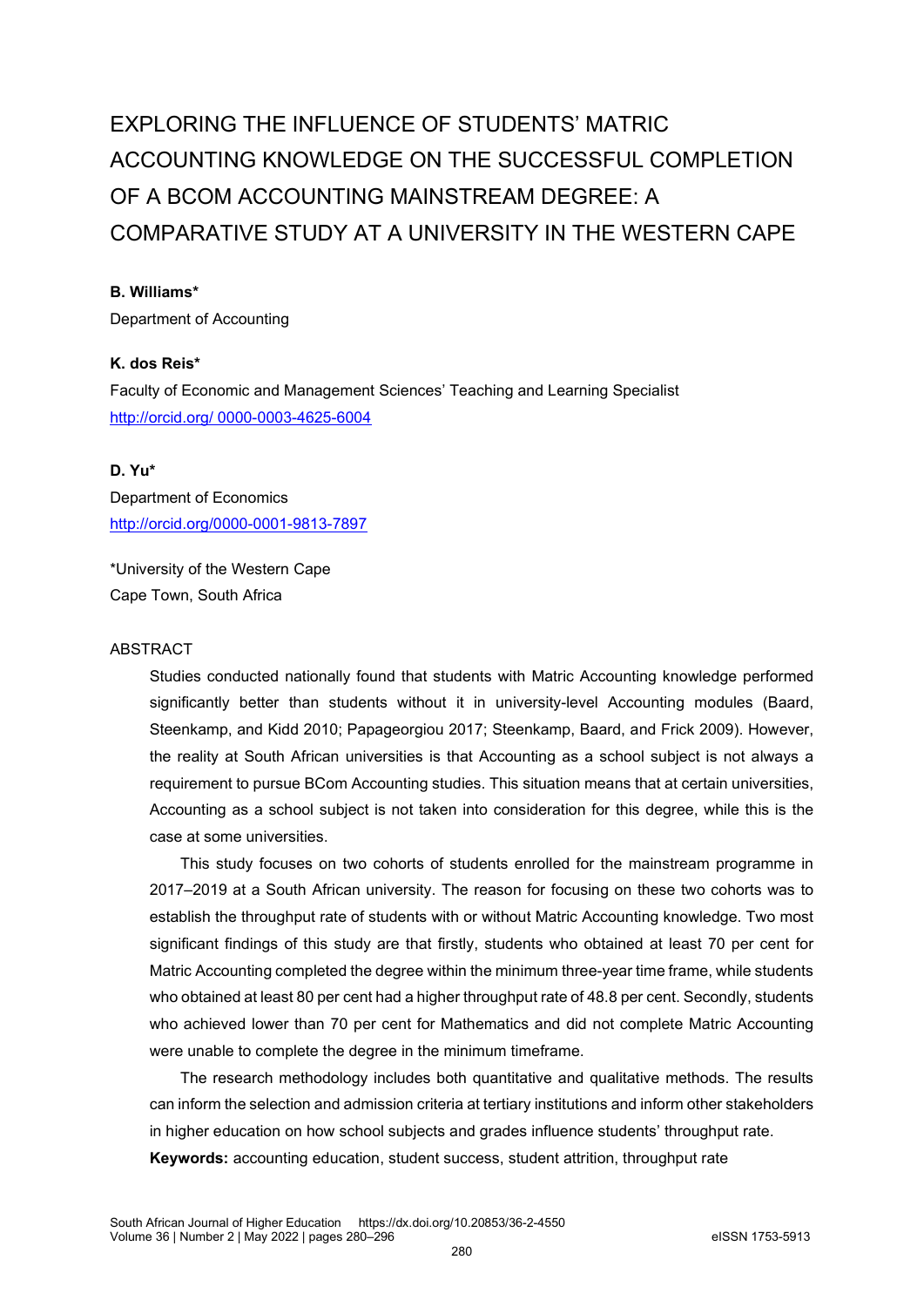#### **INTRODUCTION**

Studies conducted nationally found that students with Matric Accounting knowledge performed significantly better than students without it in introductory Accounting modules at undergraduate level at universities (Baard et al. 2010; Papageorgiou 2017; Steenkamp et al. 2009). A recent South African study found a positive correlation between the mark achieved in Accounting at school and the mark achieved in Accounting 1 as a university module (Papageorgiou 2017). A similar study conducted in Australia also confirmed that Accounting as a school subject is beneficial for first-year university Accounting studying. The findings of this study suggested that studying Accounting at school is particularly helpful when studying the Accounting module at tertiary level. In addition, the school-level Accounting curriculum is aligned with that of the introductory Accounting module at the tertiary level. Hence, the correlation was anticipated (Alcock, Cockcroft, and Finn 2008). A prior international study conducted also concurs that high school Accounting knowledge positively influences students' Accounting academic performance at tertiary level (Rankin et al. 2003).

An interesting finding of a South African study revealed that academics perceived the lack of prior school Accounting knowledge as a hindrance for students successfully completing an Accounting module in the first year (Steenkamp et al. 2009). On the contrary, first-year Accounting students in this study did not think that prior Accounting knowledge played a significant role to influence their academic success. Statistical data of the study concurs with academics' belief and showed that high school Accounting contributes to success in the tertiary Accounting module. While there is a positive influence on students' performance who did Accounting at school, Xiang and Gruber (2012) note that there is no linear relationship, while other factors such as attitude and motivation towards learning Accounting also play an important role in the students' success.

Contrarily, Byrne and Flood (2008) strongly argue against the perception that school-level Accounting knowledge has a significant influence on students' performance in Financial and Management Accounting modules. The authors did not find a correlation between prior Accounting knowledge and students' performance in Accounting modules. Hence, students without prior Accounting knowledge will not be disadvantaged according to these researchers. Byrne and Flood (2008) concluded that prior academic achievement is the most significant variable which influenced first-year Accounting Irish students' academic performance. They further note that this finding could have severe implications for admission policies of universities, in particular for Accounting programmes.

Xiang and Gruber (2012) postulate that the benefit of high school Accounting is only beneficial at first-year level; however, this benefit diminishes in subsequent year levels. This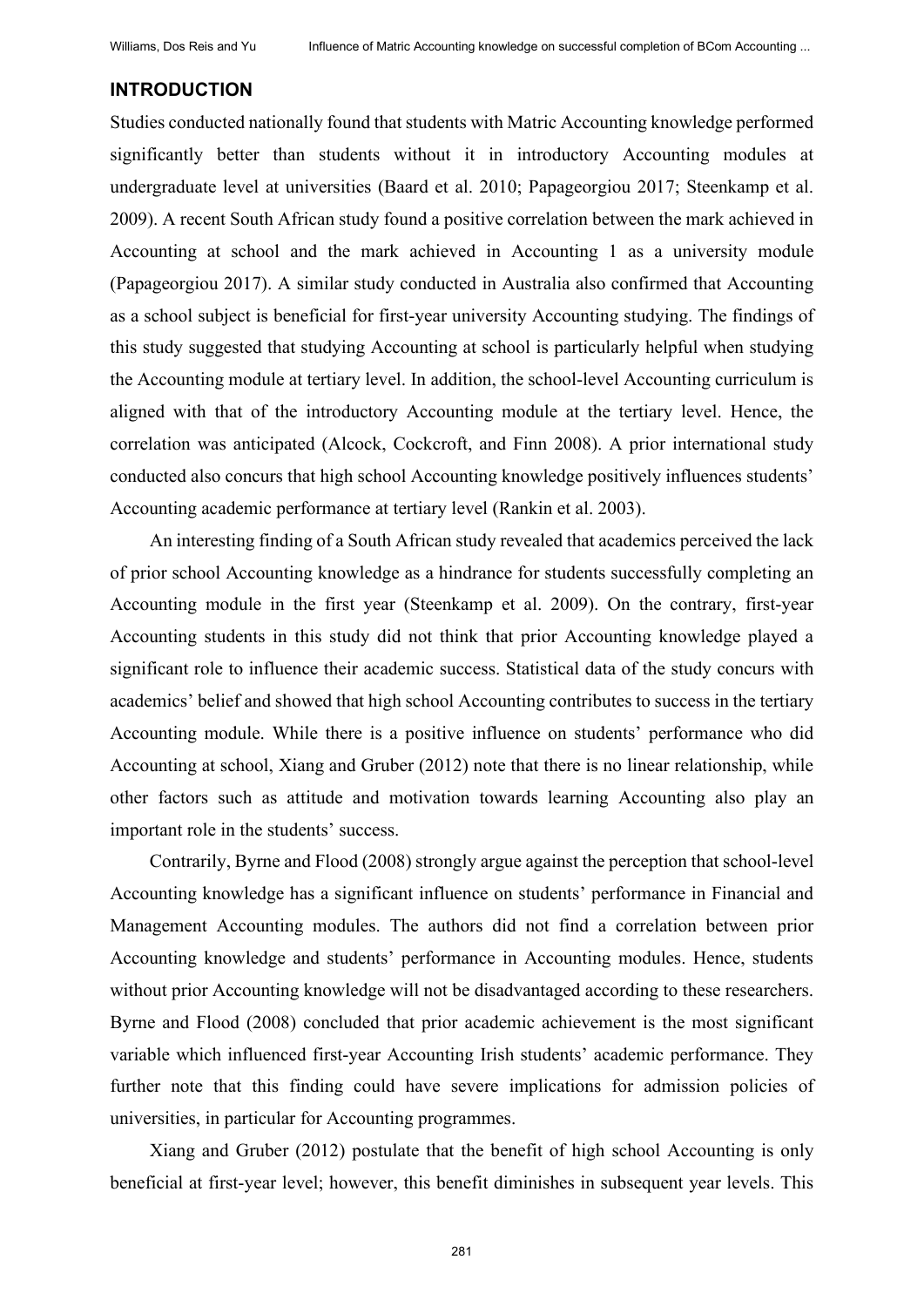finding corroborates a South African study that did not find correlation between the grade achieved in high school Accounting and a third-year Accounting module (Jansen and De Villiers 2016). These authors, who focused on determinants of success in a third-year Accounting module, also found that the previous year level of academic performance in the Accounting module plays a significant role in students' performance at next level.

While this study's main research question focuses on the influence of school-level Accounting on students' academic success in a BCom Accounting degree, this study also focused on other factors, such as school Mathematics, language barriers, overall academic performance, school-level Accounting curriculum in the Further Education and Training (FET) phase and how overall previous academic performance influences students' success. Below is a brief discussion of literature we reviewed in light of these factors.

Several studies indicated that school Mathematics plays a significant role in the success in passing Accounting and quantitative modules at university. Wong and Chia (1996) showed that students who achieved a higher grade in Mathematics performed relatively better in a Financial Accounting course. They provided empirical evidence that there is a strong correlation between the extent of proficiency in English Language and Mathematics on students' performance in an Accounting course. A study conducted more than a decade later confirms that students who studied Mathematics at high school achieved higher grades in introductory business courses, except for the Cost Accounting module (Alcock et al. 2008). On the contrary, Jansen and De Villiers (2016) found insignificant relationship between high school Mathematics and a third-year Accounting module.

South Africa is a rare country in the world with a large number of official languages (11 in total). This national language policy has implications for overall student success at schools and universities as revealed in literature. A recent study found a strong correlation between students who enrolled English first language, English first additional language and Afrikaans first additional language with Accounting 1 performance (Papageorgiou 2017). Poor proficiency of the English language could result in students' inability to decode Accounting concepts that are not part of their daily vocabulary, which could lead to challenges in applying knowledge to solve problems (Koch and Kriel 2005).

Addow, Abubakar and Abukar (2013) provide statistical data that demonstrates that a statistically significant relationship exists between English language proficiency and academic performance of final-year Somalian students. This finding indicates that the relationship between these two variables is weak. The result further suggests that as English proficiency increases, academic achievement will not necessarily increase. Contrary to the previous study mentioned, a study in Pakistan showed that English proficiency was significantly correlated to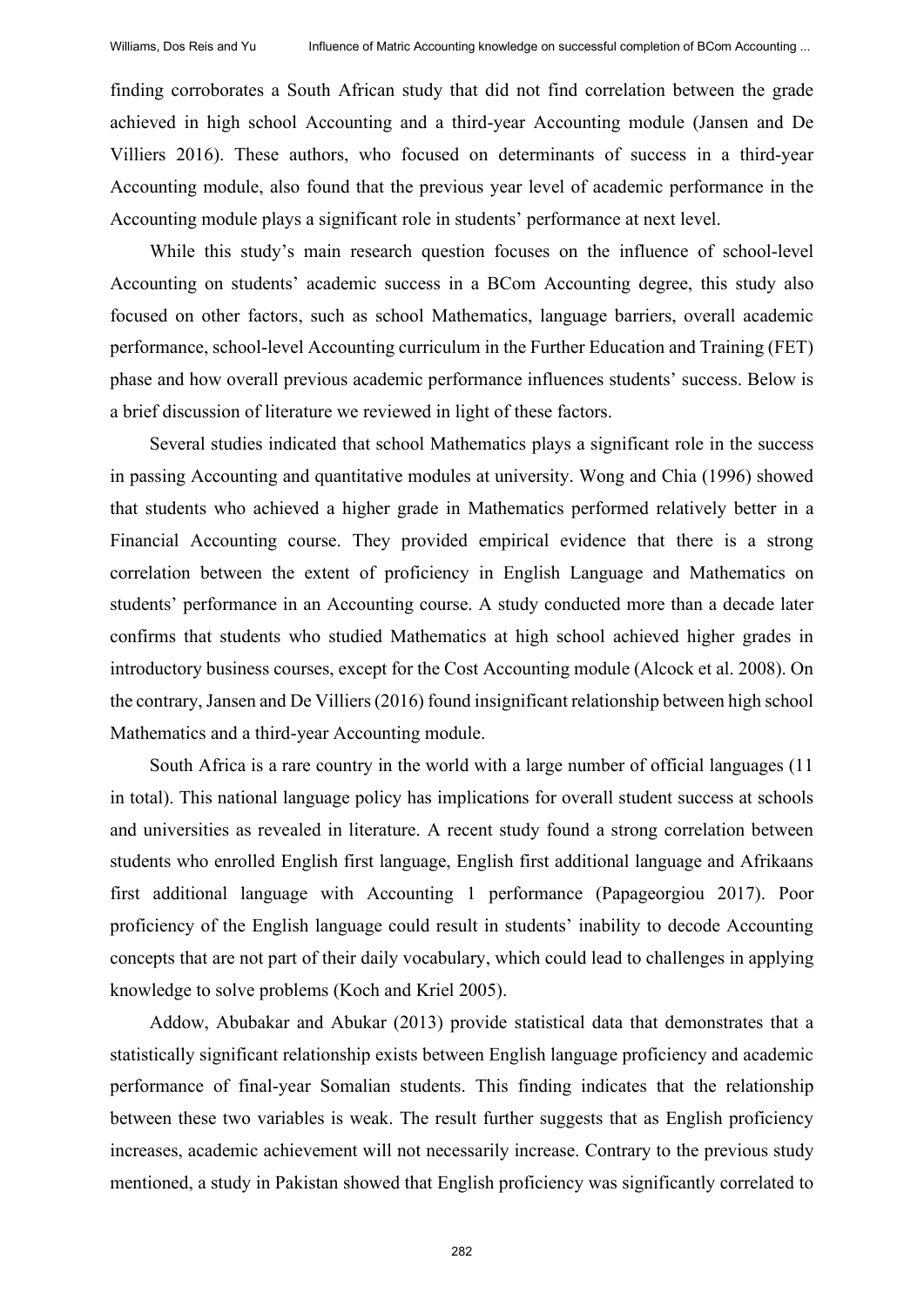graduates' academic achievement (Ud Din and Saeed 2018). Olanipekun et al. (2014) concur that English proficiency is essential to third-year vocational education students' performance.

In the South African context, learners who are taught in their home language as the official medium of instruction (namely English and Afrikaans) scored higher marks in Mathematics as indicated in a study by Howie (2003). Therefore, learners whose home language is neither English nor Afrikaans were most likely to achieve a lower grade in Mathematics. Similarly to the findings of Howie (2003), a South African study found that Mathematics tuition in firstyear calculus students' home language showed a better academic achievement (Gerber, Engelbrecht, and Harding 2005) by these students. A study conducted in both South Africa and Tanzania corroborates these findings and showed English proficiency is a core factor influencing students' academic success (Brock-Utne 2007). Wong and Chia (1996) recommend that universities should consider other means of assessing students' proficiency in English to enhance their academic performance. Their results suggested the presence of correlation between extent of proficiency in English Language and Mathematics as well as students' performance in first-year Accounting.

Overall academic performance indicators can be predicted according to the results achieved in the National Senior Certificate (Grade 12) (Baard et al. 2010; Jansen and De Villiers 2016; Papageorgiou 2017). In a recent study, findings revealed that Matric overall average mark of above 65 per cent is a suitable indicator to forecast academic success at university (Van Rooy and Coetzee-van Rooy 2015). Matric average mark below 65 per cent is not guarantee to ensure university students' academic success; however, grades achieved for languages are not strong predictors of students' academic success at universities. Their study's findings do not correlate with the empirical evidence of other local studies (Brock-Utne 2007; Gerber et al. 2005; Howie 2003).

There have been several changes by the Department of Basic Education to the overall curriculum which had an impact on the delivery of quality education for students (Du Plessis and Mbunyuza 2014). The new Curriculum and Assessment Policy Statement (CAPS) was implemented as follows: Grade 10 only in 2012, Grade 10 and 11 in 2013 and the entire FET phase in 2014 (Rajoo 2012). The CAPS curriculum is a modification of the previous curriculum statement, the National Curriculum Statement and offers detailed and clear assistance regarding the subject specific content and assessment (Venter 2016).

A study conducted to evaluate the implementation of CAPS found the Department of Basic Education implemented the curriculum hastily without proper training to educators and schools (Du Plessis and Mbunyuza 2014). Whilst the previous authors showed that there was a lack of support from the Department of Basic Education, Rajoo (2012) showed that there was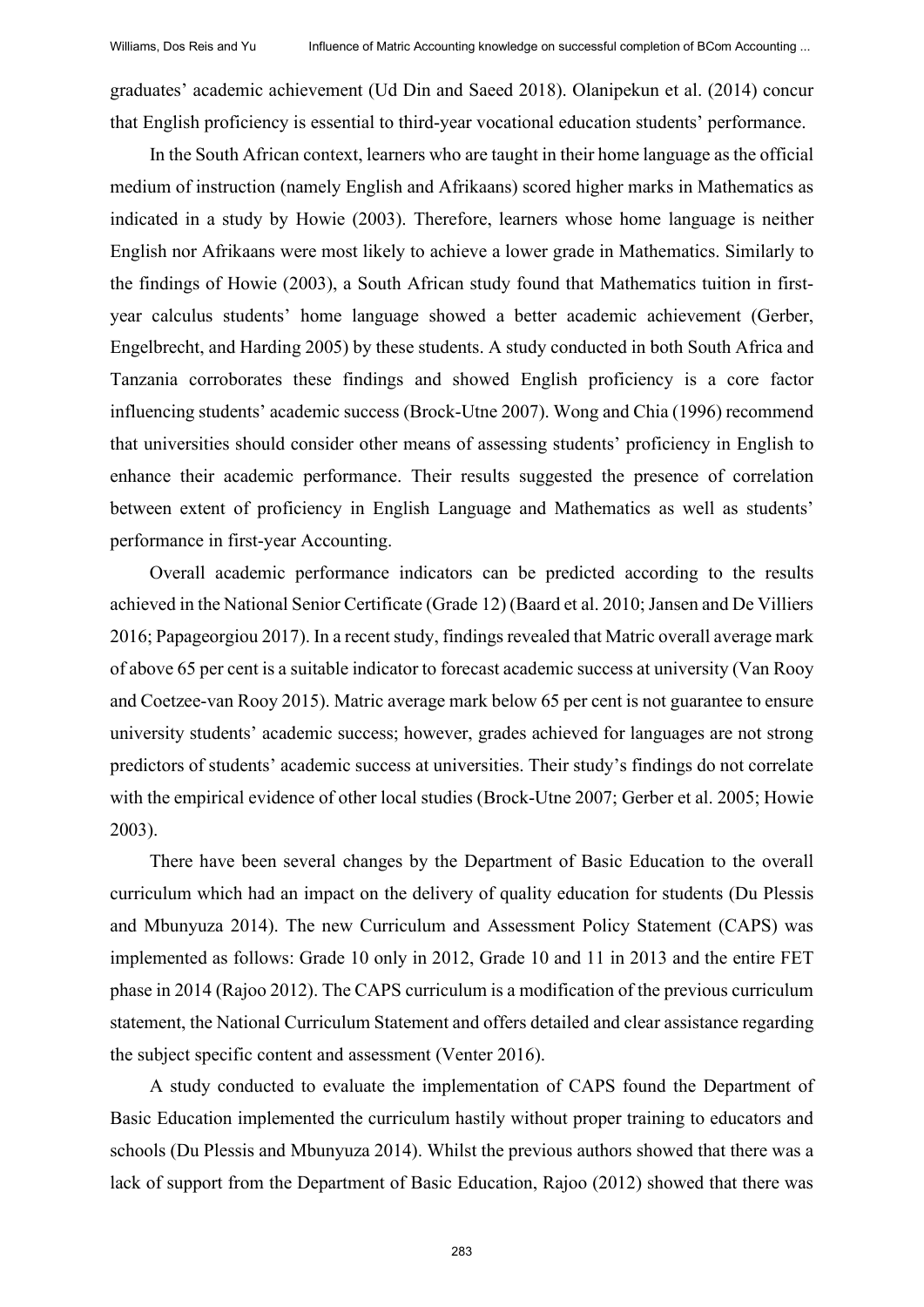also a lack of leadership and guidance from the school management, especially with the implementation of the new CAPS curriculum. Rajoo (2012) found both learners and teachers highlighted learners' lack of Accounting knowledge and skills when they were in Grade 10. This deficit in knowledge and skills were caused by the neglect Accounting suffers during the Grade 8 and 9 years. The author infers that this deficit was also reflected in matriculation results and thus concludes that this is due to ill-equipped teachers who lack the necessary skills and knowledge to successfully deliver the curriculum.

Current research revealed that the CAPS Accounting curriculum does not adequately prepare students for the BCom Accounting degree. According to Van Romburgh (2014), a group of first-year Accounting students confirmed that the school-level Accounting curriculum did not adequately prepare them for university Accounting courses. Similarly, the questionnaires given to university lecturers showed that academics felt there is not enough focus on basic Accounting principles and there are topics which can be omitted from the current curriculum, which would give teachers more time to prepare students for tertiary studies. Ngwenya and Hall (2014) also encourage the omission of certain topics from the CAPS curriculum to create time for educators to teach the basic Accounting principles in depth. These researchers conducted a comparative study of the National Curriculum Statement (NCS) and CAPS for the Accounting FET phase and found that NCS fortified a learner-centered and activity-based approach to education while CAPS gives guidance for assessment, which has multiple implications for teaching strategies. Therefore, these researchers recommend that policy provides a more plain and overt guidance on the pedagogical methods which will encourage the active, conceptual and critical thinking and avoid rote learning.

#### **CONTEXT OF THE STUDY**

According to Universities South Africa, currently there are 26 universities in South Africa (Universities South Africa n.d). The university where the study took place was established during the apartheid era, to provide education to the "so-called" coloured population in the Western Cape province and broader South Africa (UWC 2021). It is also one of the few universities that still operate autonomously because most of them merged with other higher education institutions in the mid-2000s (Jansen and De Villiers 2016). Hence, the student demographic at this university provides a unique context compared to other universities in South Africa as it still comprises of students from the historically disadvantaged areas, who are often first-generation varsity students (Jansen and De Villiers 2016).

As alluded to earlier in the article, the reality at South African universities is that admission requirements for the BCom Accounting degree differ. At some universities, Accounting as a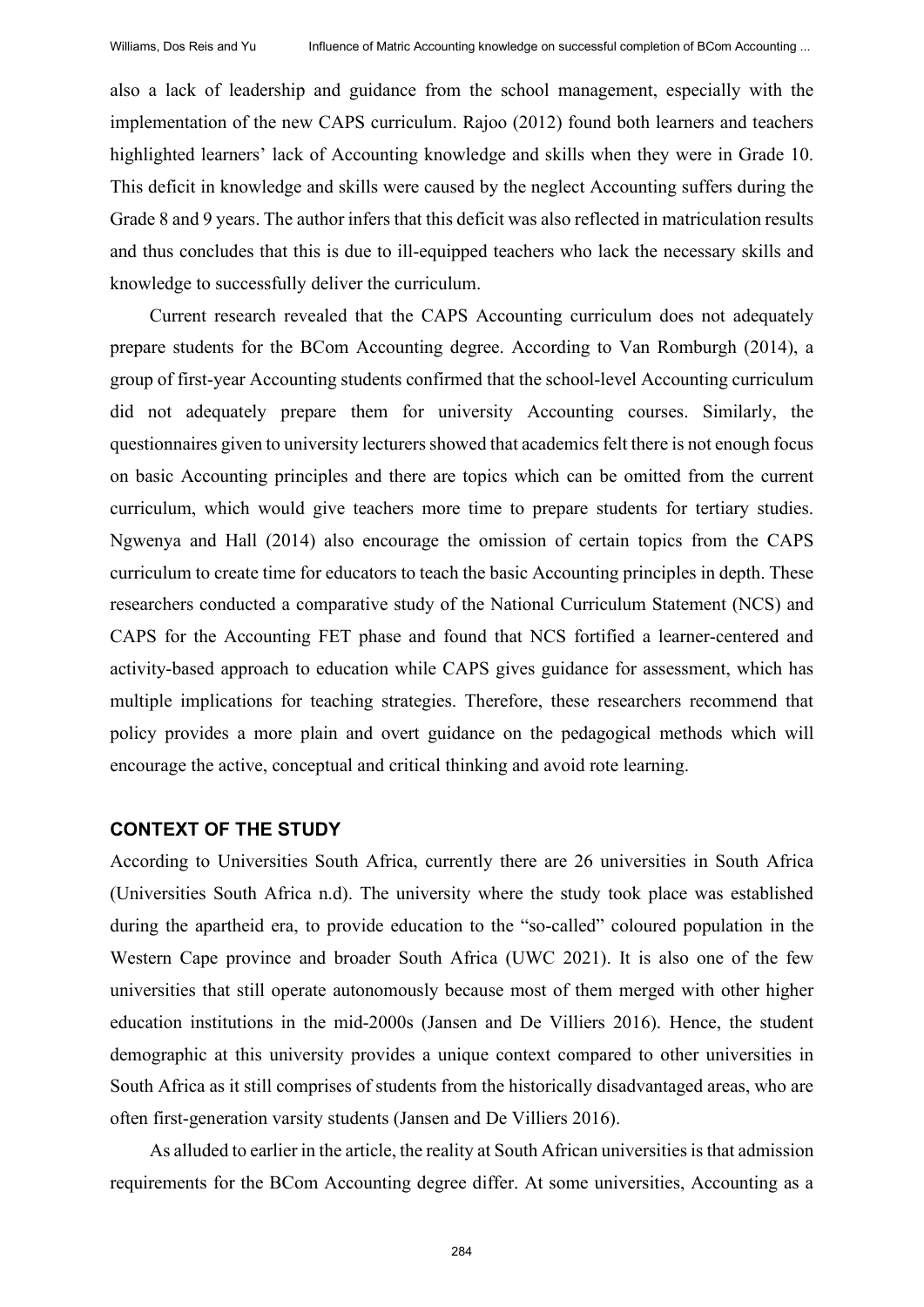school subject is not taken into consideration for this degree, while this is the case at other universities. There is a dearth of research that provides empirical evidence that students who successfully completed Accounting at Grade 12 have an added advantage in completing the BCom degree successfully within a minimum timeframe (i.e., three years). Hence, the motivation of this study is to explore the influence of Matric Accounting knowledge on students' academic success in a BCom Accounting degree at a university in the Western Cape. The study also seeks to understand whether Accounting successfully completed at Matric level is related to the successful completion of the degree (Rowbottom 2013). This study also explored other factors that affect the academic performance of students with or without previous Matric Accounting knowledge.

This study focuses on two cohorts of students who enrolled the mainstream programme from 2017 to 2019, in order to establish the success rate of students with or without Matric Accounting knowledge. The first cohort includes students who registered for mainstream BCom Accounting and successfully completed Matric Accounting and Mathematics. The second cohort is also mainstream but includes those who only completed Matric Mathematics successfully. These two cohorts' academic performance will be tracked from 2017 to 2019.

There are two types of minimum requirements for admission to the BCom Accounting mainstream degree at this university. The first type of admission requirements, for the first cohort, is follows: Code 4 (50‒59 marks) for English, first or second additional language); Code 3 (40‒49 marks) for Mathematics; Code 4 (50‒59 marks) for Accounting (UWC 2019). Admission requirements for the second cohort are that they should obtain at least Code 5 (60– 69 marks) for Mathematics and meet all the other minimum requirements as stipulated for the first cohort (UWC 2019).

The Bachelor of Commerce in Accounting (BCom Accounting) qualification at this university is endorsed by the South African Institute of Chartered Accountants (SAICA). Due to accreditation with the professional body, it is a structured degree programme, which means that students are required to follow a set of modules as required by the professional body. This university currently offers BCom Accounting degree over three and four years, with the fouryear extended programme catering for those learners who require additional support based on an assessment of their competencies on entering the university. However, our study will focus solely on the BCom mainstream students.

The aim of the study is to determine the influence of students' Grade 12 Accounting knowledge and their overall academic success to complete the BCom Accounting mainstream degree at a university in the Western Cape in a minimum timeframe. The specific research are as follows:

285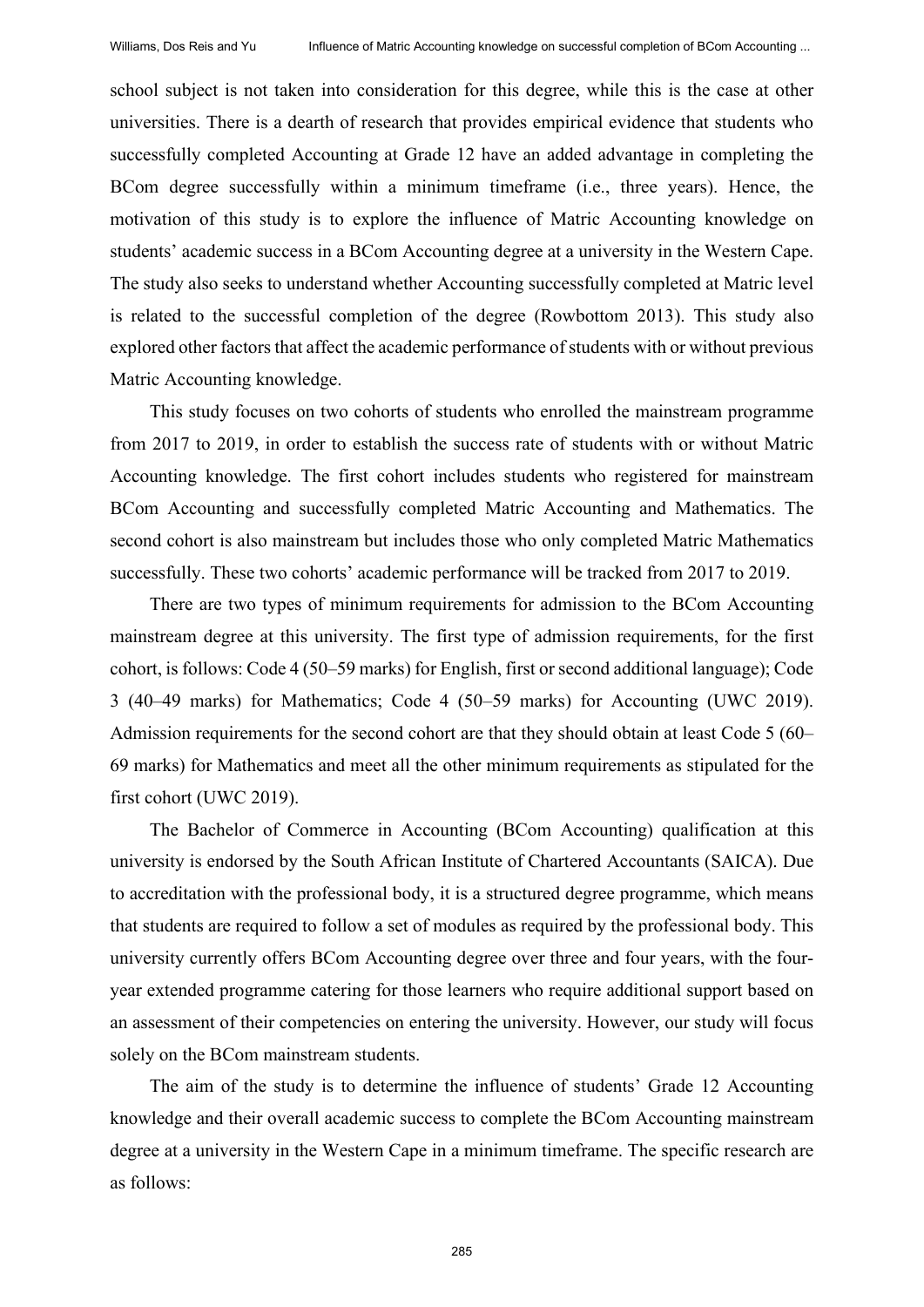- To determine if there is a statistical difference in overall academic performance by comparison between students with Matric Accounting knowledge and those students without Matric Accounting knowledge.
- To determine the influence of factors such as overall academic performance in Matric Accounting, Mathematics, English, as well as demographic characteristics (gender and race) on the successful completion of a BCom Accounting degree over a three-year period.

#### **THEORETICAL FRAMEWORK**

The Tinto (1975; 1993) student integration model forms the overarching framework of this study because of the particular theoretical underpinning as well as the great amount of work explicating the theory. His model is mainly used to develop, compile and analyse empirical evidence on matters such as attrition, student persistence, as well as academic performance and success, and engagement. The model has also been implemented in various settings ranging from individual programmes and subjects to multiple institutions. The model has greatly contributed to our understanding of student persistence and dropout rates.

Tinto (1993) states that students possess numerous individual characteristics when the start pursing university studies, such as background (parents' educational level, socio-economic status); individual characteristics (gender, age, ethnicity, ability) as well as prior academic experience (schooling experience, grades). All these factors affect students' performance and directly influence their decisions to either stay at or drop out of the university. This study is underpinned by Tinto (1975), who hypothesised that students' entry characteristics directly affect their initial commitment to the university and their primary intention to graduate.

#### **RESEARCH DESIGN**

According to Cresswell (2014) the purpose of employing quantitative methods is to provide a proposed explanation for the relationship among variables being tested. The quantitative methods that were employed to conduct this research included document analysis, using the university'sstudent administration system, namely the marks administration system (MAS) and student administration system (SASI).

With regards to previous Matric Accounting knowledge, two cohorts were distinguished from the sample based on the students' previous Accounting knowledge: cohort1 – those who enrolled Accounting at Grade 12 (Matric); cohort2 – who did not do so, students who enrolled Accounting and those who did not. However, we would like to highlight that all students in the South African education system are required to complete a subject called Economics and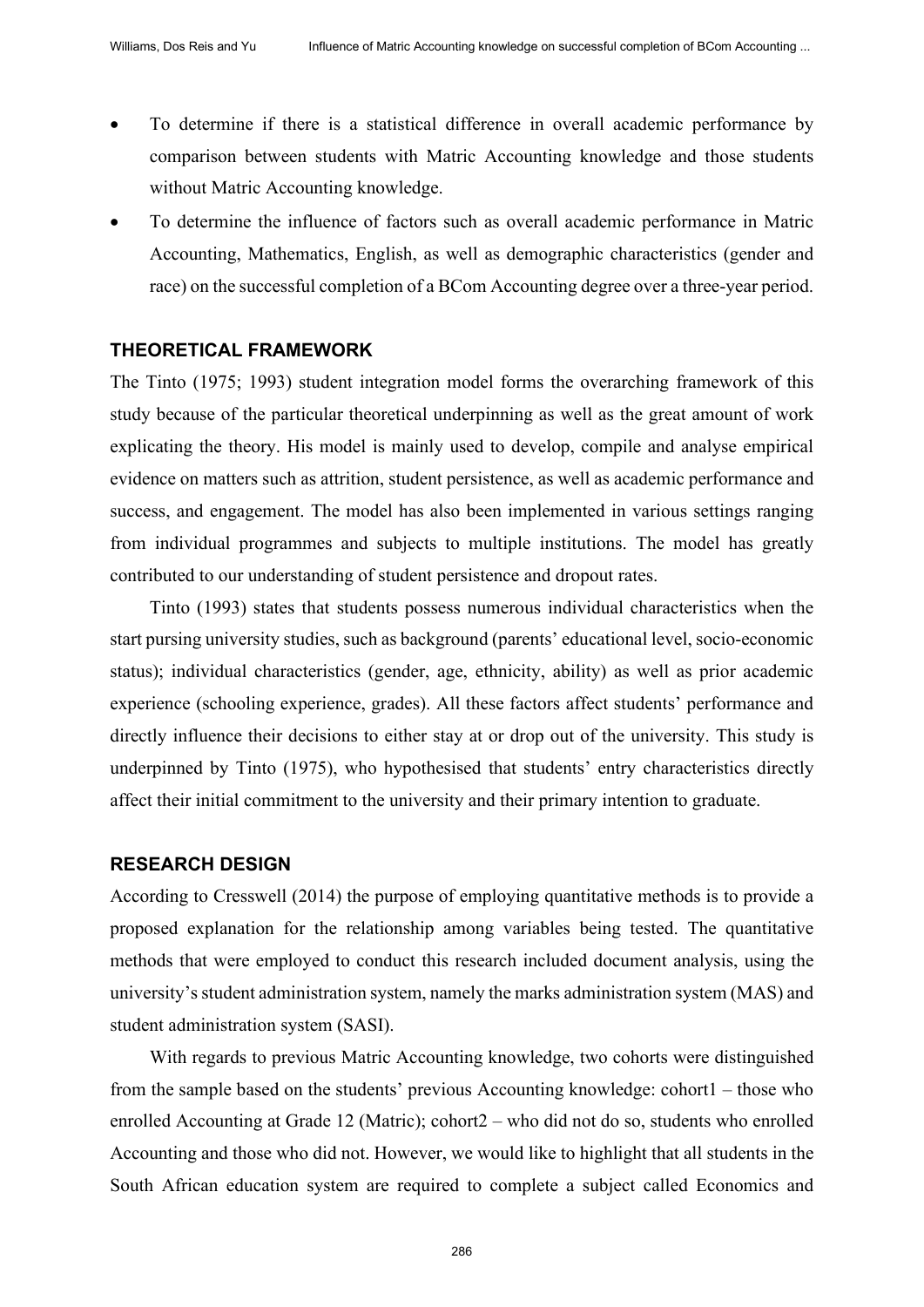Management Sciences in Grades 7–9. As such, all students would have some level of Accounting knowledge, but due to the passage of time, it is assumed that students would have forgotten what they learned.

Moreover, the Matric Mathematics mark is used as an indicator of students' mathematical aptitude (Jansen and De Villiers 2016). English proficiency was measured using the Matric English mark achieved. The dependent variable is students' academic performance related to Financial Accounting in each year level of the BCom Accounting degree.

We will analyse throughput rate a lot in this study. This rate is defined as the number of students, within a specific cohort, who successfully completed each year level and graduated within the minimum required time. Lastly, the authors obtained approval and ethical clearance from the university's Higher Degrees Committee and the Humanities and Social Sciences Research Ethics Committee.

### **EMPIRICAL FINDINGS**

Descriptive statistical findings are presented below. Note that, students with Matric Accounting will be referred to as cohort1, whereas those without it are referred to as cohort2, for the remainder of this section. First, Table 1 shows that in 2017, the number of students registered for Financial Accounting 1 in cohort1 (114 students) was nearly three times bigger than the size of cohort2 (35 students). The 2017 pass rate in cohort1 was 15 percentage points above pass rate in cohort2. Cohort1 once again had a higher pass rate in 2018 but the difference with cohort2 pass rate was smaller (4.7 percentage points). Lastly, in 2019, it is interesting that cohort1 pass rate (71.2%) was somehow smaller than the cohort2 pass rate (76.5%). For the remainder of this section, only students who were counted as part of the passes number will be included for the analysis.

**Table 11:** Class size and throughput statistics

|                                          | Cohort1             |      |        |                  |  |
|------------------------------------------|---------------------|------|--------|------------------|--|
|                                          | 2017                | 2018 | 2019   | <b>Graduands</b> |  |
| Student size                             | 114                 | 86   | 73     |                  |  |
| Passes                                   | 89                  | 73   | 52     |                  |  |
| Pass rate (%)                            | 78.1                | 82.0 | 71.2   |                  |  |
| Throughput number                        | 86                  | 73   | 52     | 43               |  |
|                                          | Cohort <sub>2</sub> |      |        |                  |  |
|                                          | 2017                | 2018 | 2019   | <b>Graduands</b> |  |
| Student size                             | 35                  | 22   | 17     |                  |  |
| Passes                                   | 22                  | 17   | 13     |                  |  |
| Pass rate (%)                            | 62.9                | 77.3 | 76.5   |                  |  |
| Throughput number                        | 19                  | 16   | 13     |                  |  |
|                                          |                     |      |        |                  |  |
| Pass rate difference (percentage points) | 15.2                | 4.7  | $-5.3$ |                  |  |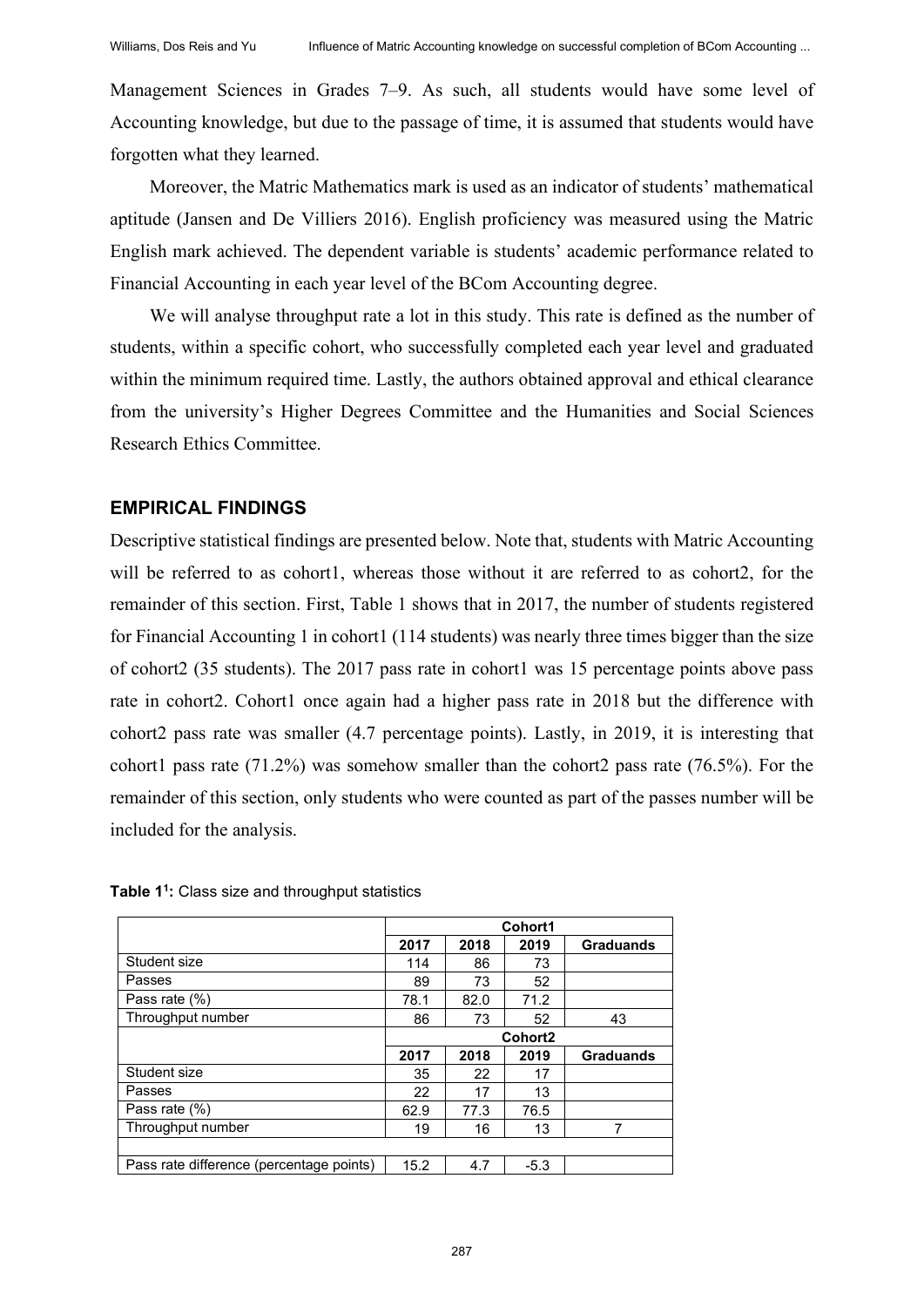$1$  In Table 1, the differences between the number of passes (in 2017) and student size (in 2018) can be explained as follows: In general, some students passed the accounting modules and ceased their studies in the following year. For first year specifically, the second semester Accounting module has a 55 per cent requirement before the students are allowed to continue with the second-year BCom Accounting studies. Thus, students may have obtained the required pass mark of 50 per cent but not the required 55 per cent to continue with second-year BCom Accounting. Thus, the number of students passed was 89, however, only 86 students met the 55 per cent requirement and continued with second-year BCom Accounting.

Table 2 shows the demographic characteristics of the throughput students in each year by cohort. The male share has always been more dominant in cohort1, but it shows a slight downward trend over time. On the contrary, while the male share was more dominant in 2017 and 2018, it was exactly 50 per cent in 2019, and the female share was much more dominant (85.7%) when examining the graduands in cohort2. With regard to race, the results in the table clearly indicate that the black share has always been dominant, ranging from as low as 74.6 per cent (2017 in cohort1) to as high as 100 per cent (2019 and graduands, in cohort2).

|              | Cohort1 |       |       |                  | Cohort <sub>2</sub> |       |       |                  |
|--------------|---------|-------|-------|------------------|---------------------|-------|-------|------------------|
|              | 2017    | 2018  | 2019  | <b>Graduands</b> | 2017                | 2018  | 2019  | <b>Graduands</b> |
| Male         | 61.4    | 60.5  | 59.1  | 55.8             | 68.6                | 52.6  | 50.0  | 14.3             |
| Female       | 38.6    | 39.5  | 40.9  | 44.2             | 31.4                | 47.4  | 50.0  | 85.7             |
|              | 100.0   | 100.0 | 100.0 | 100.0            | 100.0               | 100.0 | 100   | 100.0            |
| <b>Black</b> | 74.6    | 82.6  | 84.8  | 86.0             | 91.4                | 94.7  | 100.0 | 100.0            |
| Coloured     | 24.6    | 16.3  | 13.6  | 11.6             | 5.7                 | 5.3   | 0.0   | 0.0              |
| Other        | 0.9     | 1.2   | 1.5   | 2.3              | 2.9                 | 0.0   | 0.0   | 0.0              |
|              | 100.0   | 100.0 | 100.0 | 100.0            | 100.0               | 100.0 | 100   | 100.0            |

**Table 2:** Demographic characteristics of the throughput students in each year by cohort (%)

Table 3 shows that about two-thirds of cohort1 students enrolled English first additional language in Grade 12, whereas a very high proportion of cohort2 students enrolled this subject. In addition, whilst not shown in the table, most of the students obtained 60–79 per cent in Grade 12 English, regardless of whether they enrolled it as home language or first additional language. Table 3 also shows that over the years, about a quarter of cohort1 students enjoyed at least 80 marks in Matric Mathematics, while above 45 per cent obtained 70–79 marks. Moving on to cohort2, it is interesting to see that the share represented by the  $80-100$  marks category increased over the years (2017: 37.1%; graduands: 71.4%), that is, students with stronger Matric Mathematics performance were more likely to survive the UWC Accounting studies to proceed to a higher level and eventually graduated.

The last few rows of the table show that in cohort1, over the years, the share represented by those who obtained  $80-100$  marks in Matric Accounting increased (2017: 59.6%, graduands: 74.4%). In other words, those with strong Accounting performance in Grade 12 were more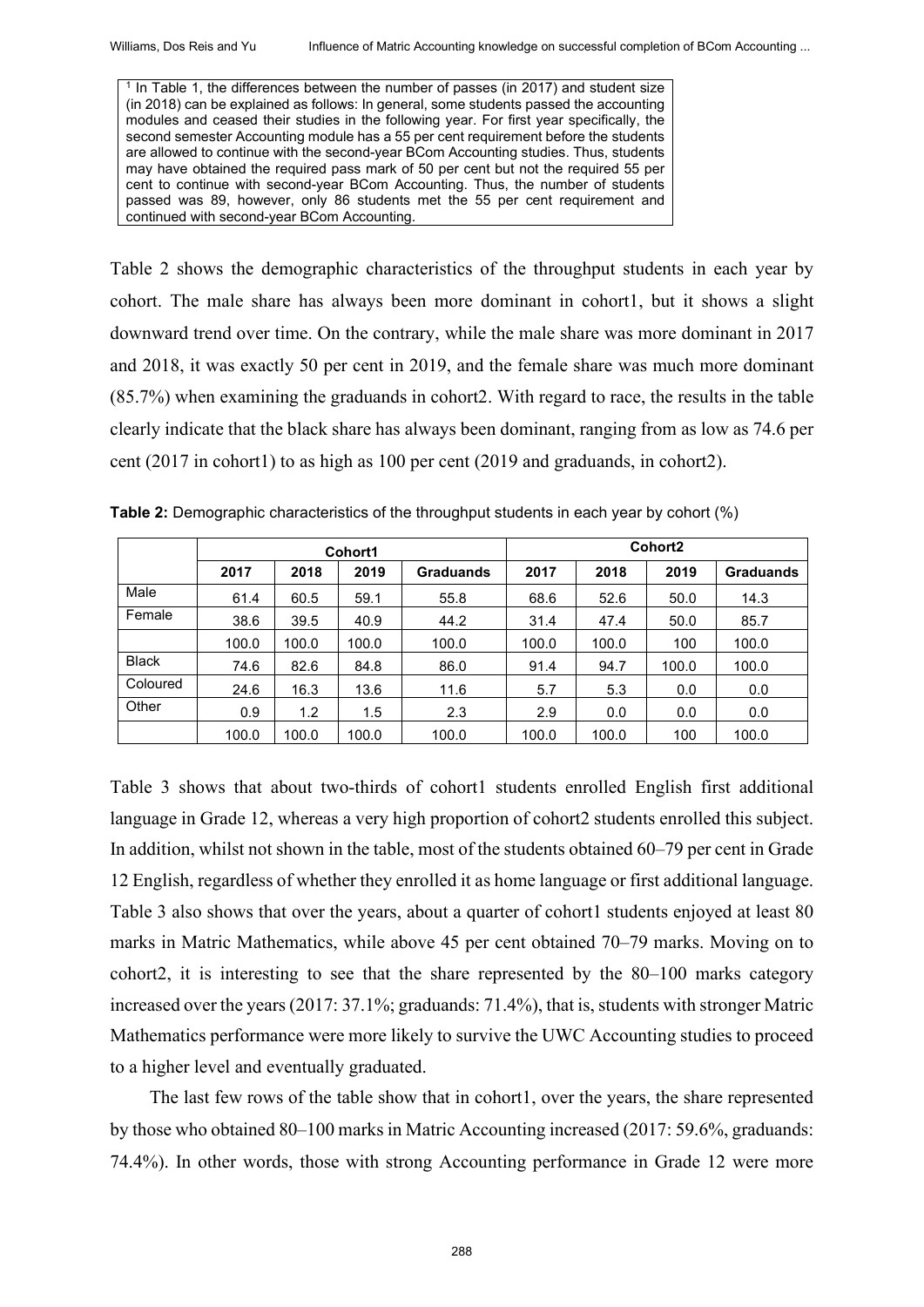likely to be the students who passed the Accounting modules across all levels and graduated successfully.

|                               | Cohort1              |       |                  |       | Cohort <sub>2</sub> |       |                  |       |  |
|-------------------------------|----------------------|-------|------------------|-------|---------------------|-------|------------------|-------|--|
|                               | 2017<br>2018<br>2019 |       | <b>Graduands</b> | 2017  | 2018                | 2019  | <b>Graduands</b> |       |  |
| Matric English                |                      |       |                  |       |                     |       |                  |       |  |
| Home language                 | 36.8<br>31.4<br>33.3 |       | 34.9             | 11.4  | 5.3                 | 0.0   | 0.0%             |       |  |
| First additional<br>language  | 62.3                 | 68.6  | 66.7             | 65.1  | 88.6                | 94.7  | 100.0            | 100.0 |  |
| Not specified                 | 0.9                  | 0.0   | 0.0              | 0.0   | 0.0                 | 0.0   | 0.0              | 0.0   |  |
|                               | 100.0                | 100.0 | 100.0            | 100.0 | 100.0               | 100.0 | 100.0            | 100.0 |  |
| Matric Mathematics final mark |                      |       |                  |       |                     |       |                  |       |  |
| Below 40 marks                | 0.0                  | 0.0   | 0.0              | 0.0   | 0.0                 | 0.0   | 0.0              | 0.0   |  |
| $40-49$ marks                 | 0.0                  | 0.0   | 0.0              | 0.0   | 0.0                 | 0.0   | 0.0              | 0.0   |  |
| 50–59 marks                   | 7.9                  | 4.7   | 4.5              | 7.0   | 0.0                 | 0.0   | 0.0              | 0.0   |  |
| 60-69 marks                   | 24.6                 | 24.4  | 22.7             | 20.9  | 5.7                 | 0.0   | 0.0              | 0.0   |  |
| 70-79 marks                   | 45.6                 | 45.3  | 47.0             | 48.8  | 57.1                | 42.1  | 31.3             | 28.6  |  |
| 80-100 marks                  | 21.9                 | 25.6  | 25.8             | 23.3  | 37.1<br>57.9        |       | 68.8             | 71.4  |  |
|                               | 100.0                | 100.0 | 100.0            | 100.0 | 100.0               | 100.0 | 100.0            | 100.0 |  |
| Matric Accounting final mark  |                      |       |                  |       |                     |       |                  |       |  |
| Below 40 marks                | 0.0                  | 0.0   | 0.0              | 0.0   |                     |       |                  |       |  |
| $40-49$ marks                 | 0.0                  | 0.0   | 0.0              | 0.0   |                     |       |                  |       |  |
| 50-59 marks                   | 3.5                  | 0.0   | 0.0              | 0.0   | N/A                 |       |                  |       |  |
| 60-69 marks                   | 8.8                  | 1.2   | 1.5              | 0.0   |                     |       |                  |       |  |
| 70-79 marks                   | 28.1                 | 29.1  | 27.3             | 25.6  |                     |       |                  |       |  |
| 80-100 marks                  | 59.6                 | 69.8  | 71.2             | 74.4  |                     |       |                  |       |  |
|                               | 100.0                | 100.0 | 100.0            | 100.0 | 100.0               | 100.0 | 100.0            | 100.0 |  |

**Table 3:** Matric characteristics in each year by cohort (%)

The results in Table A1 in the Appendix focus on students' performance in the year mark (or continuous assessment mark, CAM) and final examination mark, at each level – 2017, 2018 and 2019 represent undergraduate Accounting module level 1, 2 and 3 respectively. The results suggest that for cohort1, they performed relatively better in both year mark and exam mark, compared with cohort2, as they enjoyed a higher mean (especially in 2017), and a higher proportion of them fell under the higher mark categories. For cohort2 students, it is shocking that none of them obtained at least 70 marks in both year mark and examination mark, but the majority of them were clustered in the 50–59 and 60–69 marks cohorts.

Figure 1 and the last few rows of Table A1 once again show that cohort1 students performed relatively better in the final mark. Specifically, more than 20 per cent of the students from this cohort obtained a distinction (at least 75%) in 2017 (first-year) and 2019 (third-year or final year of their studies). On the contrary, none of the students from cohort2 obtained at least 70 per cent in their final mark, despite them enjoying higher pass rate (81.3%) in 2019.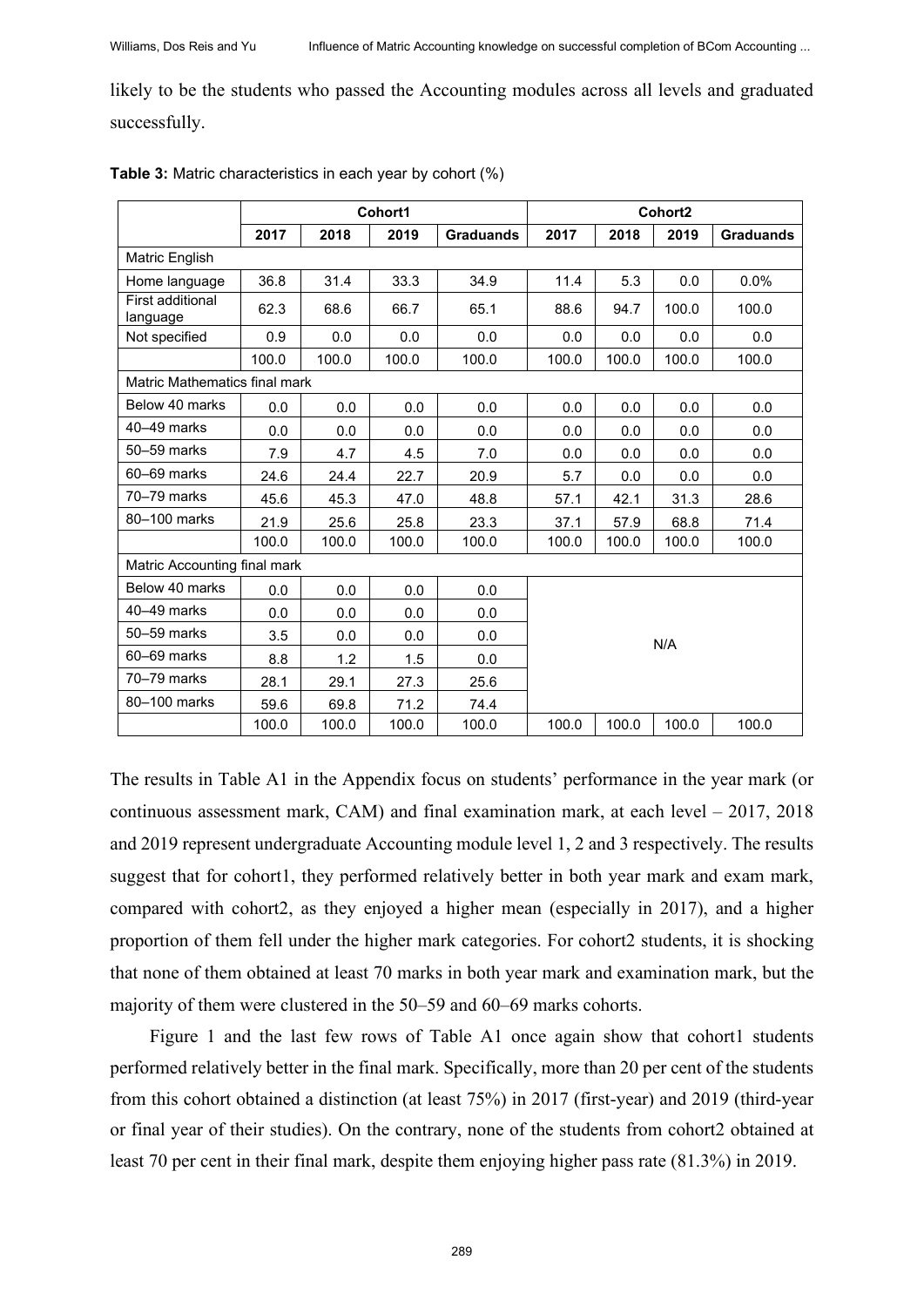

**Figure 1:** Undergraduate Accounting final mark in each year by cohort (%)

The proportions of students who enrolled in 2017 and graduated are presented in Table 4. These proportions were derived by dividing the number of graduands by the number of students enrolled in 2017, in each cohort. First, the females (43.2%) slightly outperformed males (34.3%) in cohort1, whereas females clearly outperformed males (54.5% versus 4.2%) in cohort2.

|                              |                        | Cohort1 | Cohort <sub>2</sub> |
|------------------------------|------------------------|---------|---------------------|
| Throughput rate per cohort   |                        | 37.7    | 20.0                |
| Gender                       | Male                   | 34.3    | 4.2                 |
|                              | Female                 | 43.2    | 54.5                |
| Race                         | <b>Black</b>           | 43.5    | 21.9                |
|                              | Coloured               | 17.9    | 0.0                 |
|                              | Indian or White        | 100.0   | 0.0                 |
| Matric English subject       | English Home           | 35.7    | 0.0                 |
|                              | English 1st additional | 39.4    | 22.6                |
|                              | 50–59 marks            | 50.0    | 0.0                 |
| Matric English final mark    | 60–69 marks            | 30.8    | 13.3                |
|                              | 70–79 marks            | 42.0    | 18.8                |
|                              | 80-100 marks           | 35.3    | 66.7                |
|                              | 50–59 marks            | 33.3    | N/A                 |
| Matric Maths final mark      | 60-69 marks            | 32.1    | 0.0                 |
|                              | 70-79 marks            | 40.4    | 10.0                |
|                              | 80-100 marks           | 40.0    | 38.5                |
|                              | 50–59 marks            | 0.0     | N/A                 |
|                              | 60–69 marks            | 0.0     | N/A                 |
| Matric Accounting final mark | 70–79 marks            | 34.4    | N/A                 |
|                              | 80-100 marks           | 47.1    | N/A                 |

**Table 4:** Proportion of students from 2017 who graduated (%) at the end of 2019 by demographic and Matric characteristics

The majority of students in both cohort1 (63%) and cohort2 (89%) are English First additional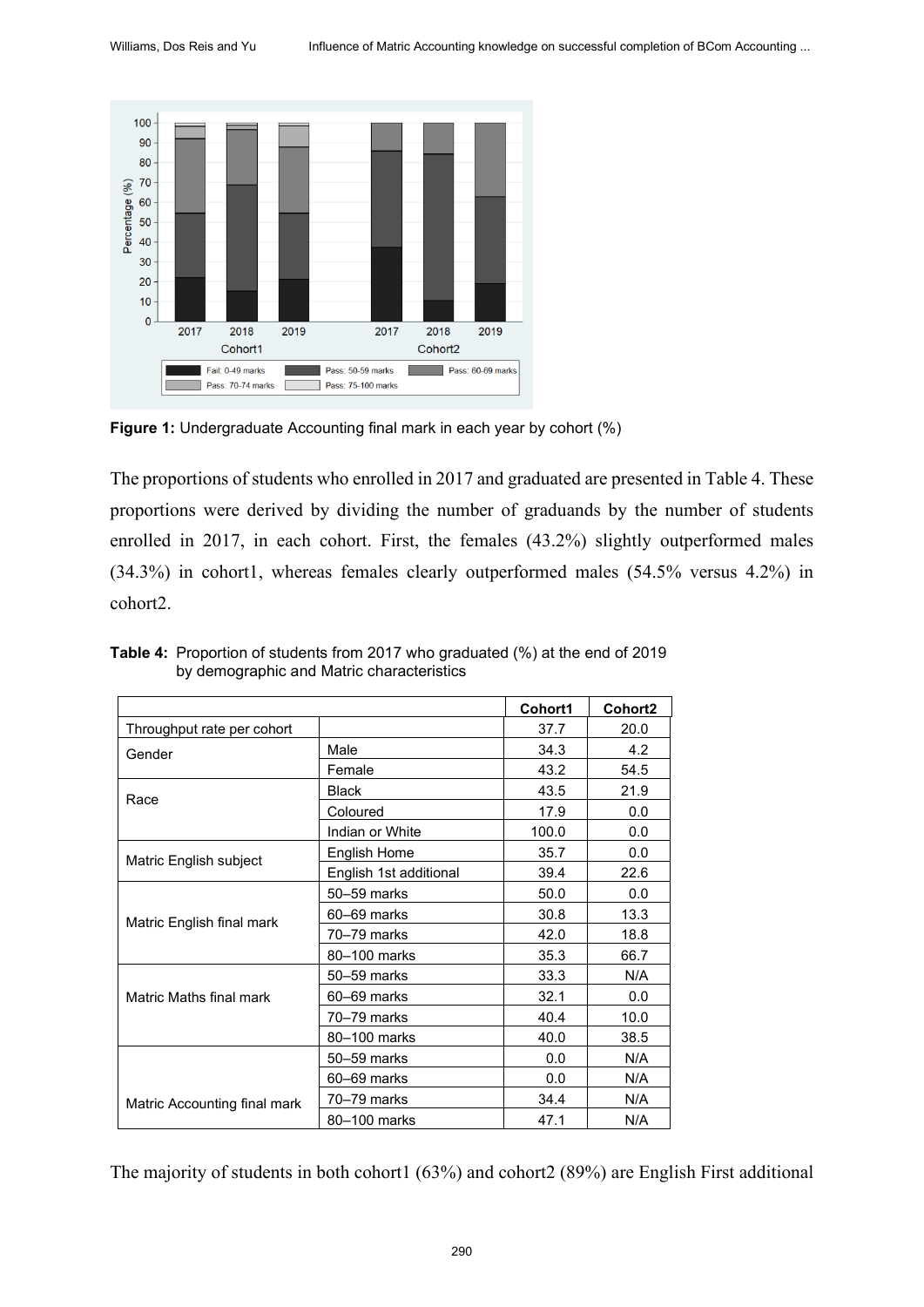language speakers. Table 4 shows that none of the English home language speakers in cohort2 graduated within minimum time, whereas 36 per cent of students in cohort1 graduated on time. Again, English first additional language speakers in cohort1 outperformed their peers in cohort2, with a graduate rate of 39 per cent as opposed to a graduate rate of 23 per cent for cohort2. With regard to the achievement in Matric English, Table 4 shows that cohort1 outperformed cohort2 when marks between 50–59, 60–69 and 70–79 are compared. However, when performances are measured using the  $80-100$  marks category, cohort2 somehow outperformed cohort1, with a 67 per cent graduate rate compared to cohort1's 35 per cent graduate rate.

There is also a slight difference in the graduation rate between students who obtained 50– 59 marks and 60‒69 marks. A higher graduation rate is noted for students with an achievement between 70–79 marks and 80–100 marks for Matric Mathematics. It was observed in the Matric Mathematics achievement for cohort2 that none of the students who obtained 60–69 marks for Matric Mathematics graduated within minimum time. Only 10 per cent of students who obtained 70–79 marks and 38 per cent of students who obtained 80–100 marks graduated within three years. We can deduce that the higher the Matric Mathematics mark, the better the odds of the student graduating within the minimum three-year timeline.

Only students who obtained marks between 70 and 100 in Matric Accounting graduated on time, whereas all students who obtained a mark between 50 and 59 in Matric Accounting failed first-year Accounting modules. Only one student who obtained a mark between 60 and 69 in Matric Accounting passed first and second-year accounting, but did not pass third-year accounting and neither did the student graduate. Similarly, as we observed with Matric Mathematics, students who obtained a better grade in Matric Accounting had a better graduation rate and we can conclude that the higher the Matric Accounting marks, the better the chances of students graduating on time.

Looking at other results in Table 4, cohort1 significantly outperformed cohort2 overall; the total throughput for cohort1 was 38 per cent but it was only 20 per cent for cohort2, as shown in the first row of the table. Whilst not shown in the table, average final mark in cohort1 was 55 per cent and 50 per cent in cohort2. Cohort2, however, outperformed cohort1 on the final-year pass rate (81% vs 79%) in the final-year Accounting modules. Furthermore, the graduates in cohort2 had an average final mark of 64 per cent in Financial Accounting, which was slightly higher than the average final mark of cohort1 graduates (62%). Despite the latter finding, it may still be asserted that students who enrolled BCom Accounting three-year programme with Matric Accounting performed much better than students without Matric Accounting, in the undergraduate Accounting modules, as the former cohort enjoyed a much

291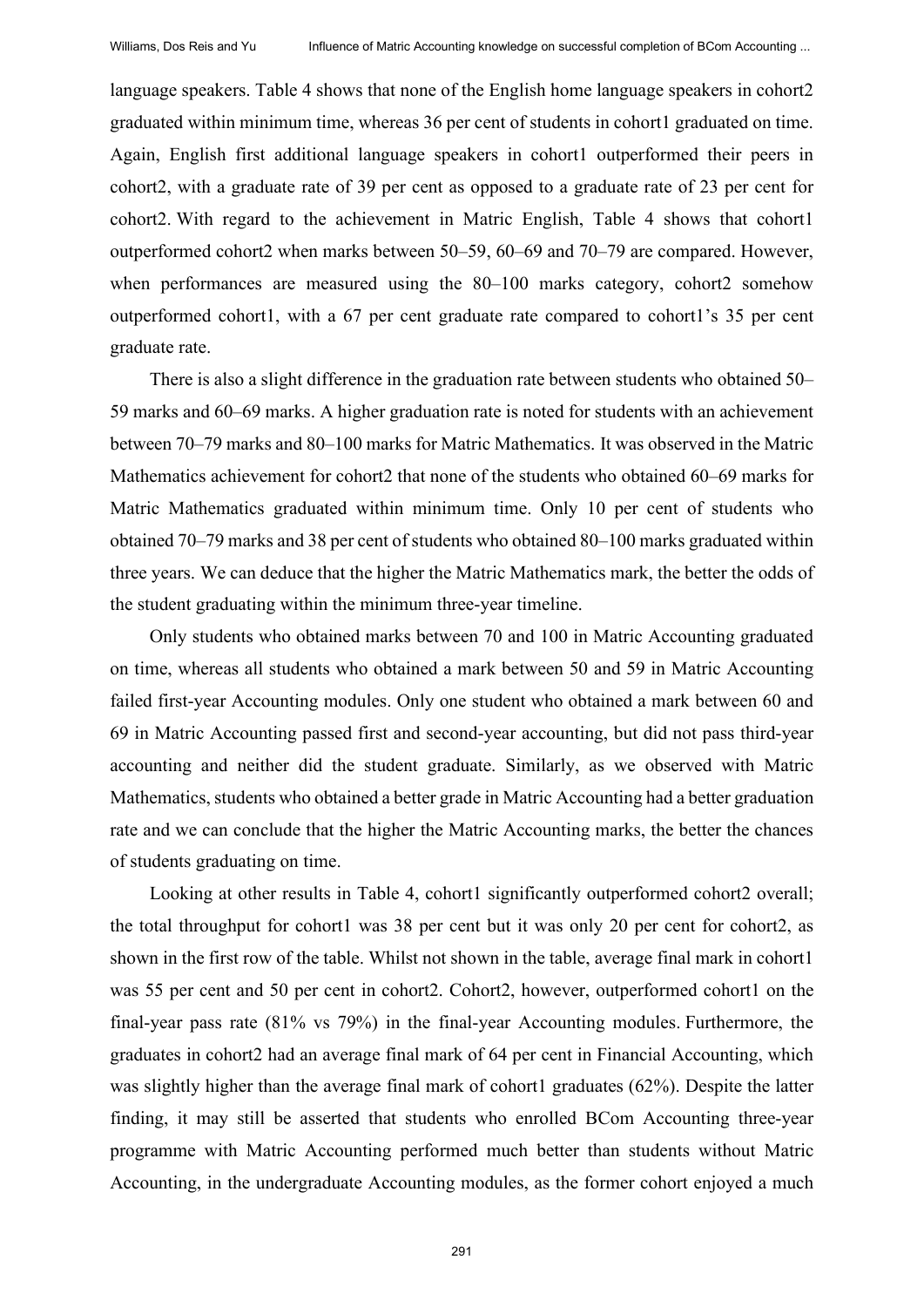higher throughput rate during the three-year period under study.

#### **DISCUSSION**

Higher education institutions in South Africa have been grappling with low throughput rates, particularly at undergraduate level. Despite universities having different admission requirements to give students access to the BCom Accounting degree, there is hardly any empirical evidence to validate that these requirements have a positive influence on the throughput rate within the minimum timeframe, which is three years. While the Baard et al. (2010) study found that students with Matric Accounting knowledge performed significantly better than students without it in university-level Accounting modules, we want to highlight that our study focus on a specialised accounting degree. Further to this, we also analysed the academic performance of the compulsory module, Financial Accounting over the three years. The reason for this analysis is that we also want to gain an insight into how students' Matric Accounting knowledge influences their academic performance in this module over the three years.

The findings showed that the majority of enrolment in the BCom Accounting degree was students in cohort1 (76.5%). The higher enrolment number for cohort1 is understandable, as most students in this cohort exceeded the admission requirements for both Matric Accounting and Mathematics. While it is evident cohort2 performed academically better than cohort1 in the degree programme for 2018 and 2019, it is noteworthy that the throughput rate for cohort1 (37%) was significantly higher than cohort2 (20%). This significant finding demonstrates that cohort1 had a slightly better chance of success (17%) in completing the degree. Hence, our findings do not concur with Van Romburgh (2014) that school Accounting curriculum does not sufficiently prepare students for university Accounting studies.

It was interesting to note in Table 2 the resilience shown by the females in cohort2. While the male first-year enrolment was 37.2 per cent higher, there was a significantly higher throughput rate for females in this cohort which was 71.4 per cent. The females in cohort1, however, had a lower throughput rate (40.9%) compared to the males (59.1%). A notable finding pertaining to race is the high proportion of black students who enrolled in both cohort1 (74.6%) and cohort2 (91.4%). Linked to this finding, black students in cohort1 have a 74.4 per cent higher throughput rate than the students in other race groups and in cohort2, only black students (100%) successfully completed the degree.

In Table 3, it is shown that in cohort2 only those with English as an additional language successfully completed the degree, while cohort1 achieved a 30.2 per cent higher throughput rate. This is contrary to findings that second language English students experience studying in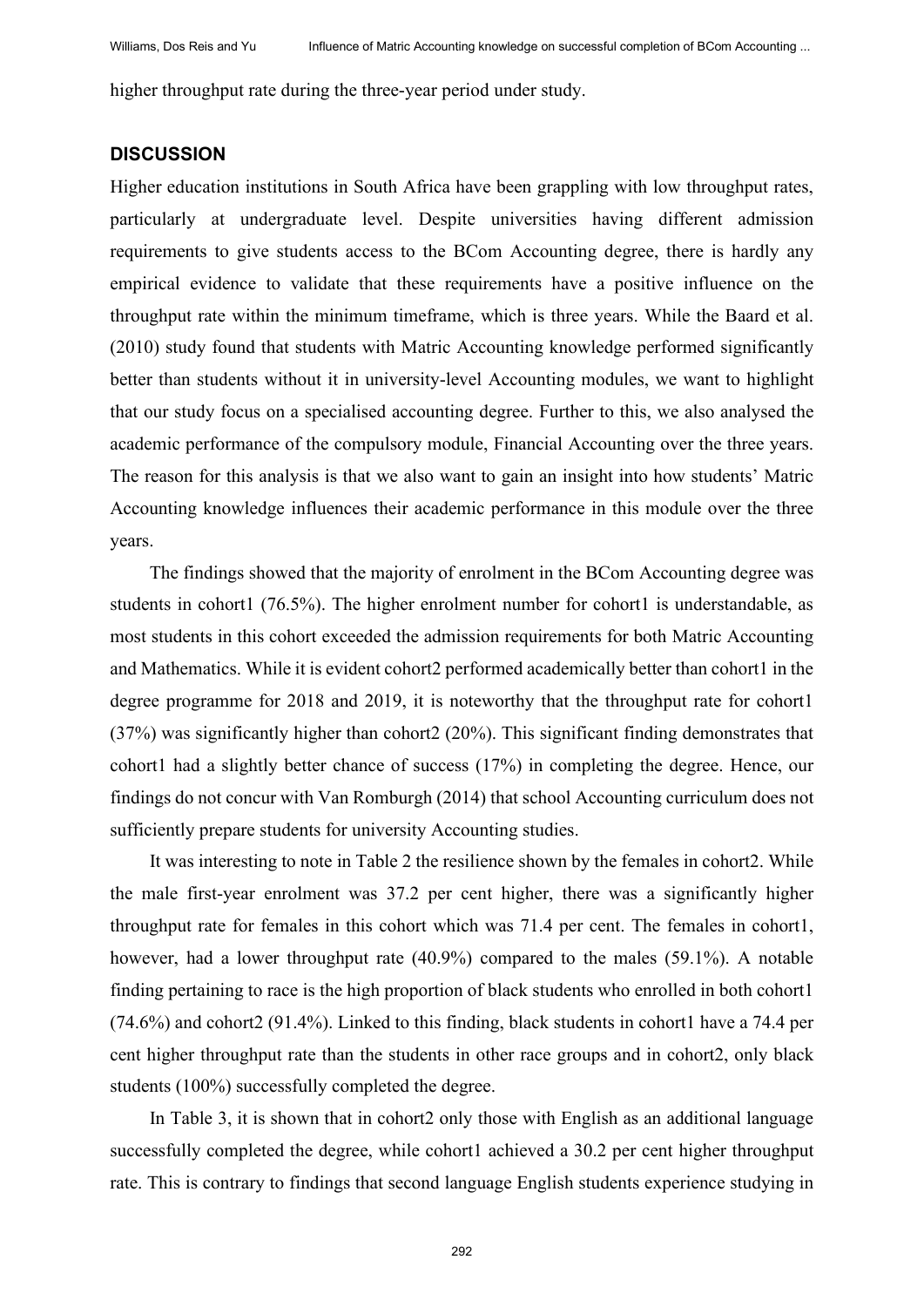English as a barrier for success (Koch and Kriel 2005; Papageorgiou 2017).

The most significant finding of this study is that the school academic performance in Accounting and Mathematics in both cohorts had a strong influence on the throughput rate. In relation to Mathematics, students in both cohorts who obtained 70 marks or higher enjoyed a significantly higher chance to successfully complete the degree in the minimum timeframe. This finding is to a certain extent aligned with the empirical findings of Van Rooy and Coetzeevan Rooy (2015) that Matric average mark of above 65 per cent is a valuable indicator to predict students' academic success at university.

The findings also show that 27.9 per cent of cohort1 who achieved 50–69 marks in Mathematics were successful. However, cohort2 students who achieved a mark lower than 70 did not complete the degree in the minimum timeframe. The findings also reveal that students in cohort1 with marks between 60 and 69 for Mathematics have the ability to complete the degree in minimum time, while this is not the case for students in cohort2. This factor could be attributed to the students in cohort1 having both Matric Accounting and Mathematics.

With regards to Accounting, in cohort1 only students who obtained 70 marks or higher completed the degree in record time, while those with 80–100 marks have a higher throughput rate of 48.8 per cent. This finding does not correlate with Xiang and Gruber (2012) that the benefit of high-school Accounting is only evident at first-year level and this benefit diminishes in subsequent year levels. Moreover, the findings illustrate that students who have achieved 80 per cent or more in Accounting or Mathematics have a significantly higher probability of success which was 74.4 per cent and 71.4 per cent respectively. As such, we concur with Tinto (1993) that prior academic experience plays a part in student departure and directly influences their success rate.

#### **RECOMMENDATION AND CONCLUSION**

This study explored the factors influencing throughput rate of two cohorts of students in the BCom Accounting degree at a South African university. The evidence revealed that the higher the academic performance achieved in Grade 12 Accounting and Mathematics, the greater the probability to complete the degree in three years. We argue that school academic performance in relation to subjects that link directly with compulsory modules in a degree programme should be considered when enrolling students. We also assert that personal characteristics such as gender and race have little or no influence on the throughput rate.

The recommendation for South African universities is to conduct empirical analysis to determine how Matric academic performance and demographic characteristics influence the throughput rate of a particular degree. We believe that studies of this nature could mitigate the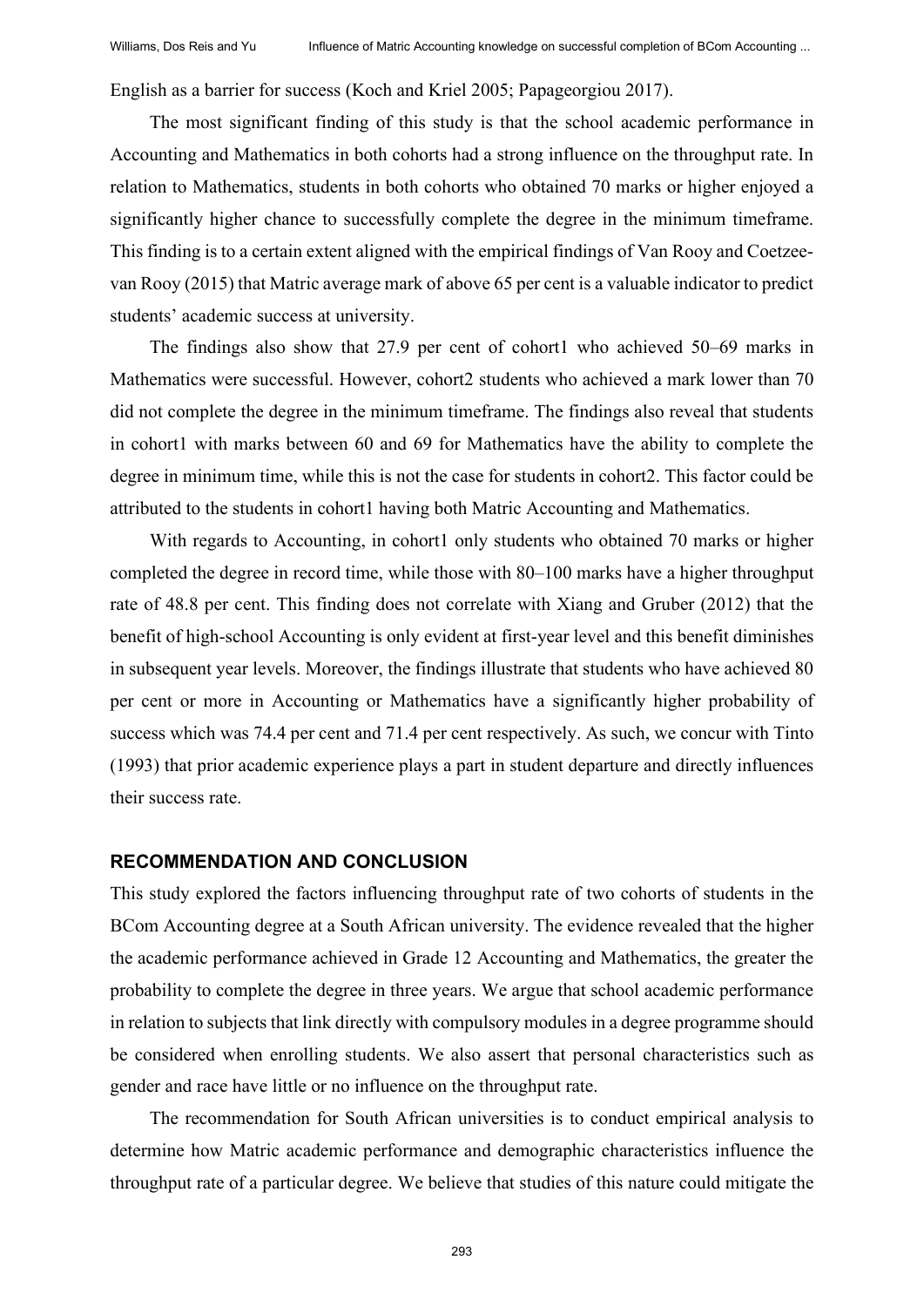high failure rate in undergraduate programmes. Lastly, we recommend the findings of our study could be used to revise the admission requirements of the BCom Accounting degree.

To conclude, this study sought to examine the influence of Matric Accounting knowledge on the successful completion of students in a BCom Accounting degree and the findings confirm our hypothesis. Finally, while are under pressure to increase epistemological access, it is also their obligation to implement intervention programmes throughout the degree programme, in particular, to those students who only meet the requirements for the mainstream courses.

#### **REFERENCES**

- Addow, A. M., A. H. Abubakar, and M. S. Abukar. 2013. "English language proficiency and academic achievement for undergraduate students in Somalia." *Educational Research International* 2(2): 59–66.
- Alcock, J., S. Cockcroft, and F. Finn. 2008. "Quantifying the advantage of secondary mathematics study for accounting and finance graduates." *Accounting and Finance* 48: 697–718.
- Baard, R. S., L. P. Steenkamp, B. L. Frick, and M. Kidd. 2010. "Factors influencing success in firstyear Accounting at a South African university: The profile of a successful first year Accounting student." *South African Journal of Accounting Research* 24(1): 129–147.
- Brock-Utne, B. 2007. "Language of instruction and student performance: New insights from research in Tanzania and South Africa." *International Review of Education* 53(5–6): 509–530.
- Byrne, M. and B. Flood. 2008. "Examining the relationship among background variables and academic performance of first year Accounting students at an Irish University." *Journal of Accounting Education* 26: 202‒212.
- Cresswell, J. W. 2014. *Research design: Quantitative, qualitative and mixed methods approaches*. 4th Edition. California: Sage Publications.
- Du Plessis, E. C. and M. M. Mbunyuza. 2014. "Does the Department of Basic Education take the international call to provide quality education for all seriously?" *Journal of Social Sciences* 41(2): 209‒220.
- Gerber, A., J. Engelbrecht, and A. Harding. 2005. "The influence of second language teaching on undergraduate Mathematics performance." Mathematics Education Research Journal 17(3): 3-21.
- Howie, S. J. 2003. "Language and other background factors affecting secondary pupils' performance in Mathematics in South Africa." *African Journal of Research in SMT Education* 7: 1–20.
- Jansen, J. and C. de Villiers. 2016. "Determinants of student performance in an Accounting degree programme." *South African Journal of Accounting Research* 30(1): 1‒28.
- Koch, E. and M. Kriel. 2005. "An argument for integrating language or language related skills in the accounting curriculum." *South African Journal of Higher Education* 19(3): 218–229.
- Ngwenya, J. and T. Hall. 2014. *What's in the CAPS Package? A comparative study of the National Curriculum Statement (NCS) and the Curriculum and Assessment Policy Statement (CAPS): FET Phase Accounting*. Pretoria: Umalusi Pretoria: Council for Quality Assurance in General and Further Education and Training.
- Olanipekun, S. S., I. A. Garuba, Y. K. Mohammed, and A. E. Ohiemi. 2014. "Students' English language proficiency and academic performance in vocational education in College of Education." *Journal of Research and Method in Education* 4(5): 63‒66.
- Papageorgiou, E. 2017. "Accounting students' profile versus academic performance: A five-year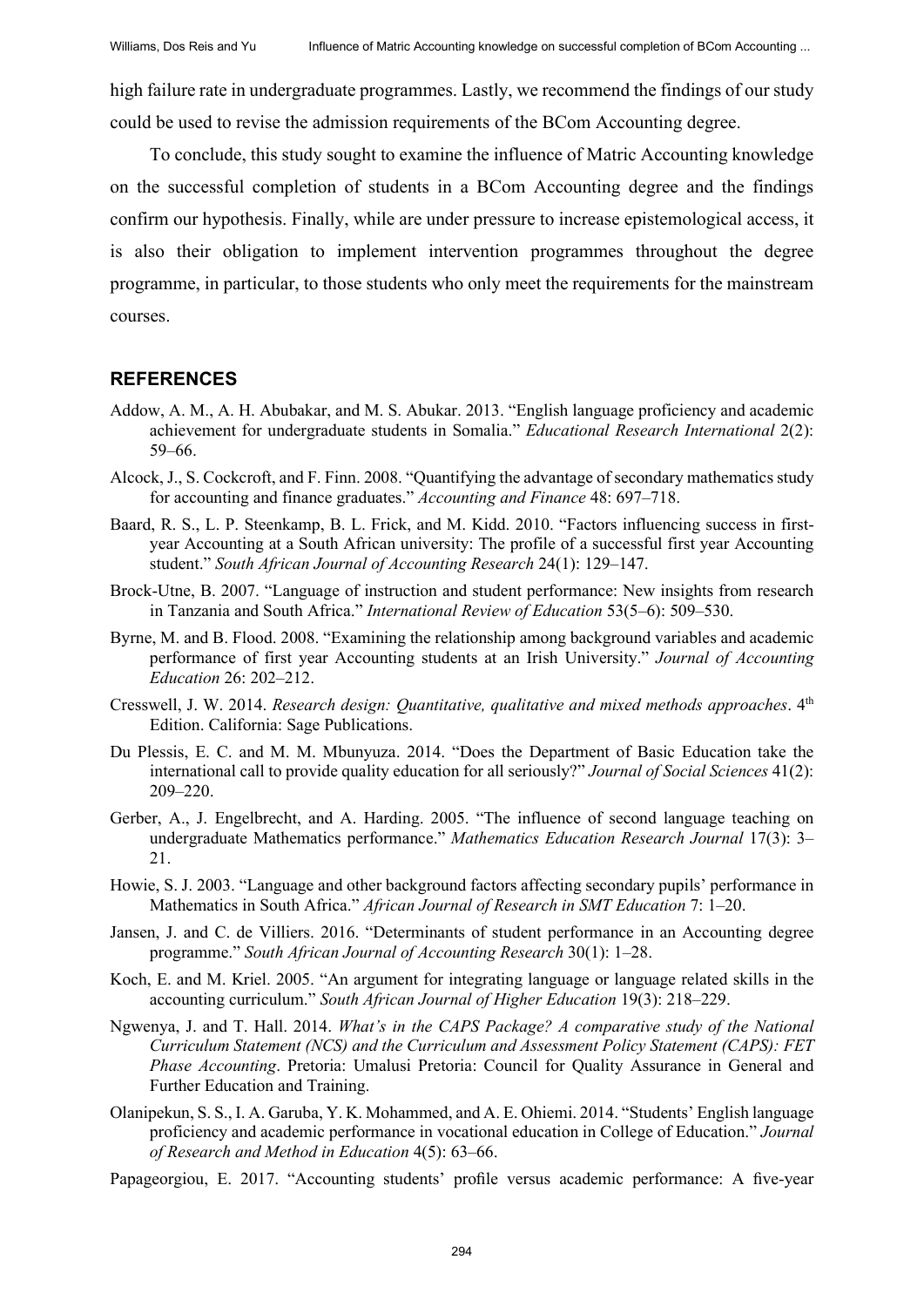analysis." *South African Journal of Higher Education* 31(3): 209–229.

- Rajoo, T. 2012. *An investigation into the role of the Head of Department (HOD) as an instructional leader in the leadership and management of the teaching & learning of Accounting in two secondary schools in one district in Gauteng*. Johannesburg: University of the Witwatersrand.
- Rankin, M., M. Silvester, M. Vallely, and A. Wyatt. 2003. "An analysis of the implications of diversity of students' first level Accounting performance." *Accounting and Finance* 43(3): 365‒393.
- Rowbottom, N. 2013. "A-Level subject choice, systematic bias and university performance in the UK: The case of Accounting." *Accounting Education* 22(3): 248–267.
- Steenkamp, L. S., R. S. Baard, and B. L. Frick. 2009. "Factors influencing success in first year Accounting at a South African university: A comparison between lecturers' assumptions and students' perceptions." *South African Journal of Accounting Research* 23(1): 113–140.
- Tinto, V. 1975. "Dropout from higher education: A theoretical synthesis of recent research." *Review of*  Educational Research 45(1): 89-125.
- Tinto, V. 1993. *Leaving college: Rethinking the causes and cures of student attrition*. 2nd Edition. Chicago: University of Chicago Press.
- Ud din, K. and M. Saeed. 2018. "Relationship between university students' English proficiency, academic achievement and their satisfaction on teacher feedback." *Bulletin of Education and Research* 40(3): 129‒143.
- Universities South Africa. n.d. "Public universities in South Africa." https://www.usaf.ac.za/publicuniversities-in-south-africa/. (Accessed 9 August 2018).
- University of the Western Cape. 2019. *University Calendar: Faculty of Economic and Management Science*. Bellville: University of the Western Cape.
- University of the Western Cape. 2021. "About: History." https://www.uwc.ac.za/Pages/History.aspx. (Accessed 5 March 2019).
- UWC *see* University of the Western Cape.
- Van Romburgh, H. 2014. *Accounting education: Investigating the gap between school, university and practice*. Potchefstroom: North West University.
- Van Rooy, B. and S. Coetzee-Van Rooy. 2015. "The language issue and academic performance at a South African University." *Southern African Linguistics and Applied Language Studies* 33(1): 31-46.
- Venter, A. 2016. *Cognitive preparation of NCS (Grade*  $10 12$ *) Accounting learners for studies at a university of technology*. Cape Town: Cape Peninsula University of Technology.
- Wong, D. S. N. and Y. M. Chia. 1996. "English language, Mathematics and first year financial Accounting performance: A research note." *Accounting Education* 5(2): 183–189.
- Xiang, M. and R. Gruber. 2012. "Student performance in their first postsecondary Accounting Course: Does high school Accounting matter?" *Advances in Accounting Education: Teaching and Curriculum Innovations* 13: 297‒311.